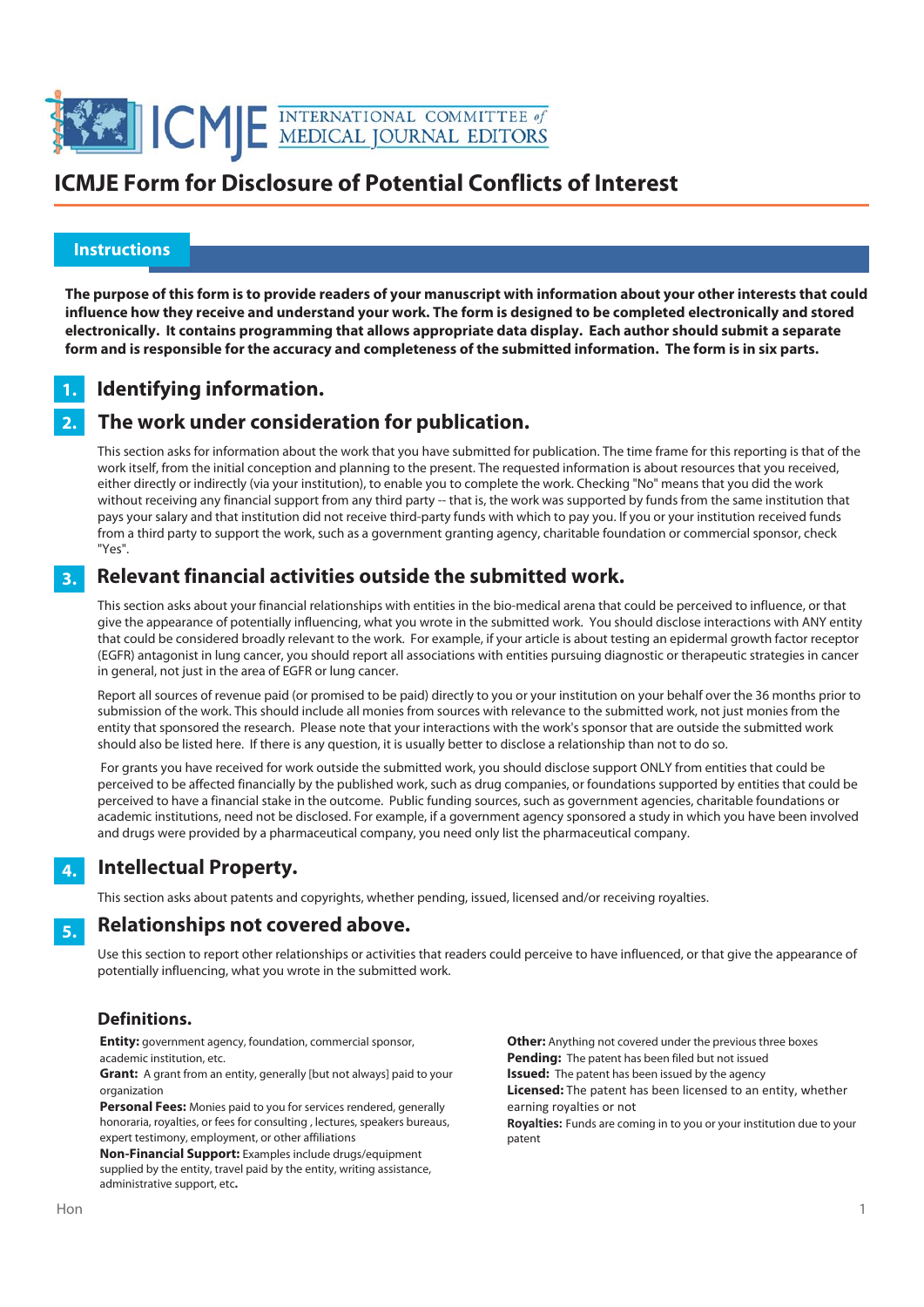

| <b>Section 1.</b><br><b>Identifying Information</b>                                                                                                                                                                                                                                                                                                                                |                                                                                                                                                                                                                                                                                                                                                                                                          |                             |  |  |  |
|------------------------------------------------------------------------------------------------------------------------------------------------------------------------------------------------------------------------------------------------------------------------------------------------------------------------------------------------------------------------------------|----------------------------------------------------------------------------------------------------------------------------------------------------------------------------------------------------------------------------------------------------------------------------------------------------------------------------------------------------------------------------------------------------------|-----------------------------|--|--|--|
| 1. Given Name (First Name)<br>Kam Lun                                                                                                                                                                                                                                                                                                                                              | 2. Surname (Last Name)<br>Hon                                                                                                                                                                                                                                                                                                                                                                            | 3. Date<br>07-February-2018 |  |  |  |
| 4. Are you the corresponding author?                                                                                                                                                                                                                                                                                                                                               | $\sqrt{\vert$ Yes<br>No                                                                                                                                                                                                                                                                                                                                                                                  |                             |  |  |  |
| 5. Manuscript Title                                                                                                                                                                                                                                                                                                                                                                | Emollient treatment of atopic dermatitis: latest evidence and clinical considerations                                                                                                                                                                                                                                                                                                                    |                             |  |  |  |
| 6. Manuscript Identifying Number (if you know it)                                                                                                                                                                                                                                                                                                                                  |                                                                                                                                                                                                                                                                                                                                                                                                          |                             |  |  |  |
|                                                                                                                                                                                                                                                                                                                                                                                    |                                                                                                                                                                                                                                                                                                                                                                                                          |                             |  |  |  |
| <b>Section 2.</b>                                                                                                                                                                                                                                                                                                                                                                  | The Work Under Consideration for Publication                                                                                                                                                                                                                                                                                                                                                             |                             |  |  |  |
| Did you or your institution at any time receive payment or services from a third party (government, commercial, private foundation, etc.) for<br>any aspect of the submitted work (including but not limited to grants, data monitoring board, study design, manuscript preparation,<br>statistical analysis, etc.)?<br>Are there any relevant conflicts of interest?<br>No<br>Yes |                                                                                                                                                                                                                                                                                                                                                                                                          |                             |  |  |  |
| <b>Section 3.</b>                                                                                                                                                                                                                                                                                                                                                                  | Relevant financial activities outside the submitted work.                                                                                                                                                                                                                                                                                                                                                |                             |  |  |  |
| Are there any relevant conflicts of interest?                                                                                                                                                                                                                                                                                                                                      | Place a check in the appropriate boxes in the table to indicate whether you have financial relationships (regardless of amount<br>of compensation) with entities as described in the instructions. Use one line for each entity; add as many lines as you need by<br>clicking the "Add +" box. You should report relationships that were present during the 36 months prior to publication.<br>No<br>Yes |                             |  |  |  |
| <b>Section 4.</b>                                                                                                                                                                                                                                                                                                                                                                  | <b>Intellectual Property -- Patents &amp; Copyrights</b>                                                                                                                                                                                                                                                                                                                                                 |                             |  |  |  |
|                                                                                                                                                                                                                                                                                                                                                                                    | Do you have any patents, whether planned, pending or issued, broadly relevant to the work?                                                                                                                                                                                                                                                                                                               | Yes<br>$\sqrt{ }$ No        |  |  |  |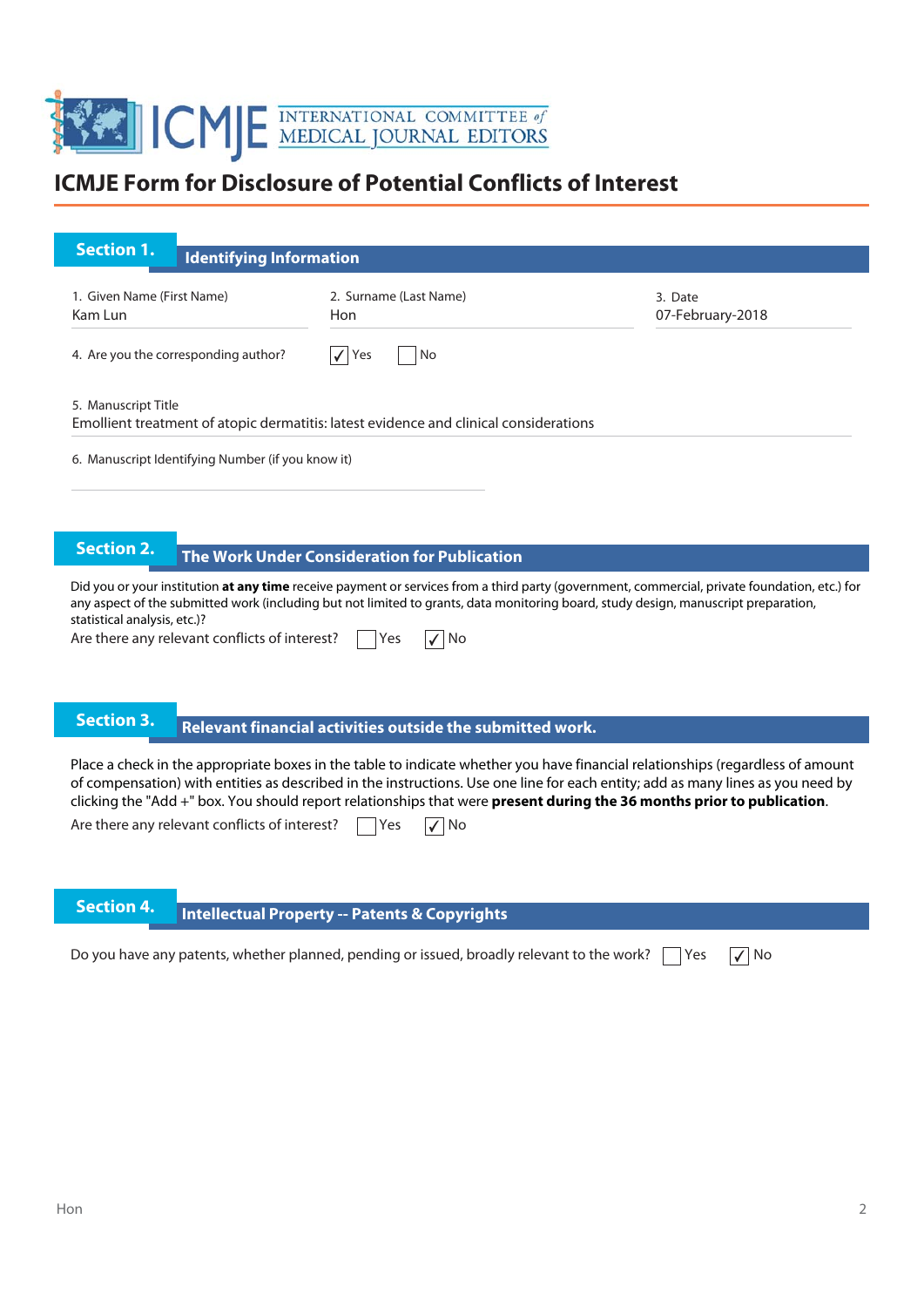

### **Section 5.** Relationships not covered above

Are there other relationships or activities that readers could perceive to have influenced, or that give the appearance of potentially influencing, what you wrote in the submitted work?

 $\Box$  Yes, the following relationships/conditions/circumstances are present (explain below):

 $\sqrt{\phantom{a}}$  No other relationships/conditions/circumstances that present a potential conflict of interest

At the time of manuscript acceptance, journals will ask authors to confirm and, if necessary, update their disclosure statements. On occasion, journals may ask authors to disclose further information about reported relationships.

### **Section 6. Disclosure Statement**

Based on the above disclosures, this form will automatically generate a disclosure statement, which will appear in the box below.

Dr. Hon has nothing to disclose.

#### **Evaluation and Feedback**

Please visit http://www.icmje.org/cqi-bin/feedback to provide feedback on your experience with completing this form.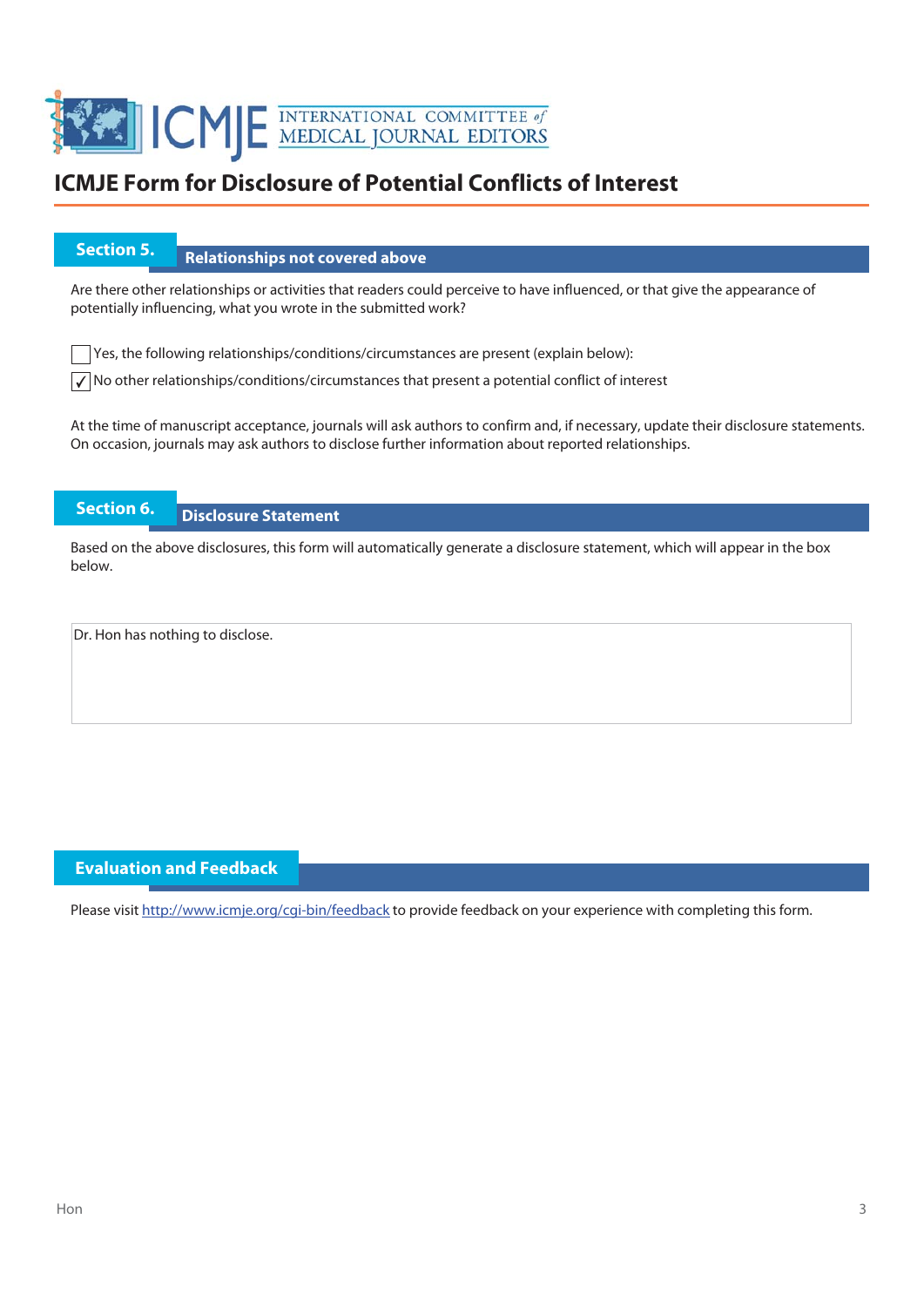

| <b>Section 1.</b>                                                                                                                                                                                                                                                                                                                                                                                                                                         | <b>Identifying Information</b>                                                        |                                |      |                                                                                                                         |  |  |
|-----------------------------------------------------------------------------------------------------------------------------------------------------------------------------------------------------------------------------------------------------------------------------------------------------------------------------------------------------------------------------------------------------------------------------------------------------------|---------------------------------------------------------------------------------------|--------------------------------|------|-------------------------------------------------------------------------------------------------------------------------|--|--|
| 1. Given Name (First Name)<br><b>JSC</b>                                                                                                                                                                                                                                                                                                                                                                                                                  |                                                                                       | 2. Surname (Last Name)<br>Kung |      | 3. Date<br>07-February-2018                                                                                             |  |  |
|                                                                                                                                                                                                                                                                                                                                                                                                                                                           | 4. Are you the corresponding author?                                                  | Yes                            | √∣No | Corresponding Author's Name                                                                                             |  |  |
| 5. Manuscript Title                                                                                                                                                                                                                                                                                                                                                                                                                                       | Emollient treatment of atopic dermatitis: latest evidence and clinical considerations |                                |      |                                                                                                                         |  |  |
| 6. Manuscript Identifying Number (if you know it)                                                                                                                                                                                                                                                                                                                                                                                                         |                                                                                       |                                |      |                                                                                                                         |  |  |
|                                                                                                                                                                                                                                                                                                                                                                                                                                                           |                                                                                       |                                |      |                                                                                                                         |  |  |
| <b>Section 2.</b>                                                                                                                                                                                                                                                                                                                                                                                                                                         | The Work Under Consideration for Publication                                          |                                |      |                                                                                                                         |  |  |
| Did you or your institution at any time receive payment or services from a third party (government, commercial, private foundation, etc.) for<br>any aspect of the submitted work (including but not limited to grants, data monitoring board, study design, manuscript preparation,<br>statistical analysis, etc.)?<br>Are there any relevant conflicts of interest?<br>No<br>Yes                                                                        |                                                                                       |                                |      |                                                                                                                         |  |  |
| <b>Section 3.</b>                                                                                                                                                                                                                                                                                                                                                                                                                                         | Relevant financial activities outside the submitted work.                             |                                |      |                                                                                                                         |  |  |
| Place a check in the appropriate boxes in the table to indicate whether you have financial relationships (regardless of amount<br>of compensation) with entities as described in the instructions. Use one line for each entity; add as many lines as you need by<br>clicking the "Add +" box. You should report relationships that were present during the 36 months prior to publication.<br>Are there any relevant conflicts of interest?<br>No<br>Yes |                                                                                       |                                |      |                                                                                                                         |  |  |
| <b>Section 4.</b>                                                                                                                                                                                                                                                                                                                                                                                                                                         | <b>Intellectual Property -- Patents &amp; Copyrights</b>                              |                                |      |                                                                                                                         |  |  |
|                                                                                                                                                                                                                                                                                                                                                                                                                                                           |                                                                                       |                                |      | Do you have any patents, whether planned, pending or issued, broadly relevant to the work?<br>No<br>Yes<br>$\checkmark$ |  |  |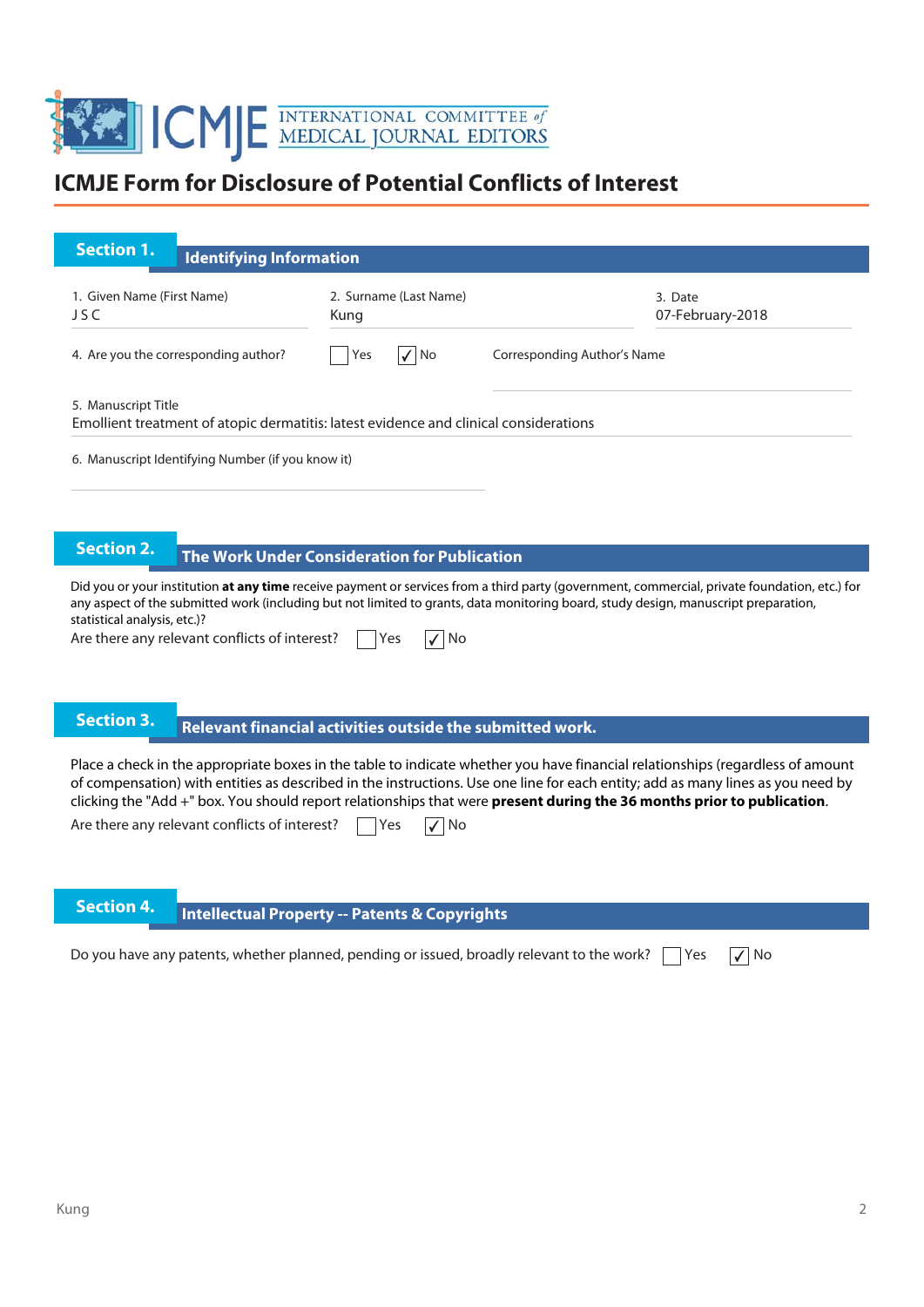

### **Section 5.** Relationships not covered above

Are there other relationships or activities that readers could perceive to have influenced, or that give the appearance of potentially influencing, what you wrote in the submitted work?

 $\Box$  Yes, the following relationships/conditions/circumstances are present (explain below):

 $\sqrt{\phantom{a}}$  No other relationships/conditions/circumstances that present a potential conflict of interest

At the time of manuscript acceptance, journals will ask authors to confirm and, if necessary, update their disclosure statements. On occasion, journals may ask authors to disclose further information about reported relationships.

### **Section 6. Disclosure Statement**

Based on the above disclosures, this form will automatically generate a disclosure statement, which will appear in the box below.

Dr. Hon has nothing to disclose.

#### **Evaluation and Feedback**

Please visit http://www.icmje.org/cgi-bin/feedback to provide feedback on your experience with completing this form.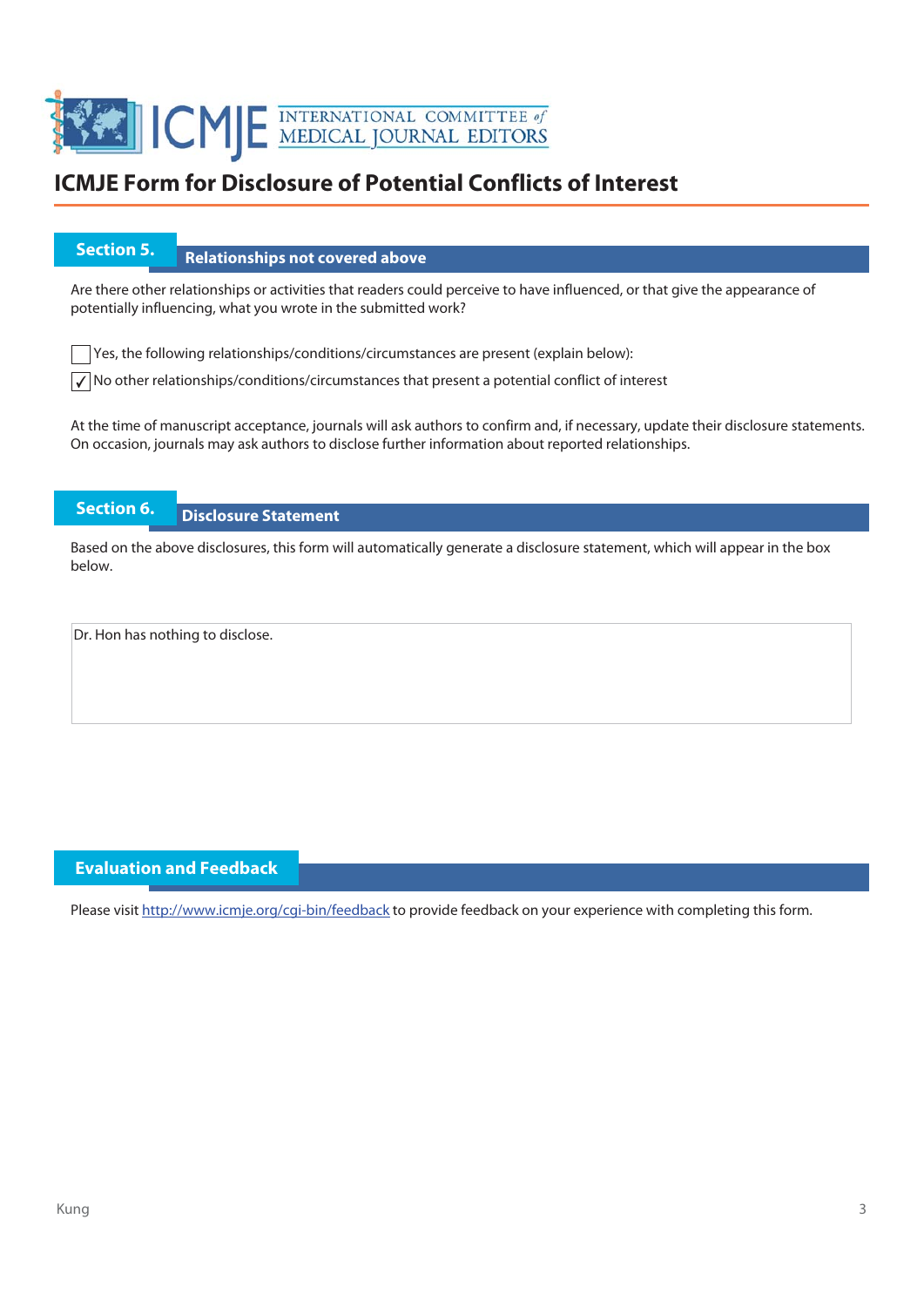

| <b>Section 1.</b>                                                                                                                                                                                                                                                                                                                                                                                                                                         | <b>Identifying Information</b>                                                        |     |                        |                                                                                            |                             |
|-----------------------------------------------------------------------------------------------------------------------------------------------------------------------------------------------------------------------------------------------------------------------------------------------------------------------------------------------------------------------------------------------------------------------------------------------------------|---------------------------------------------------------------------------------------|-----|------------------------|--------------------------------------------------------------------------------------------|-----------------------------|
| 1. Given Name (First Name)<br>W G G                                                                                                                                                                                                                                                                                                                                                                                                                       |                                                                                       | Ng  | 2. Surname (Last Name) |                                                                                            | 3. Date<br>07-February-2018 |
|                                                                                                                                                                                                                                                                                                                                                                                                                                                           | 4. Are you the corresponding author?                                                  | Yes | √∣No                   | Corresponding Author's Name                                                                |                             |
| 5. Manuscript Title                                                                                                                                                                                                                                                                                                                                                                                                                                       | Emollient treatment of atopic dermatitis: latest evidence and clinical considerations |     |                        |                                                                                            |                             |
|                                                                                                                                                                                                                                                                                                                                                                                                                                                           | 6. Manuscript Identifying Number (if you know it)                                     |     |                        |                                                                                            |                             |
|                                                                                                                                                                                                                                                                                                                                                                                                                                                           |                                                                                       |     |                        |                                                                                            |                             |
| <b>Section 2.</b>                                                                                                                                                                                                                                                                                                                                                                                                                                         |                                                                                       |     |                        |                                                                                            |                             |
| The Work Under Consideration for Publication<br>Did you or your institution at any time receive payment or services from a third party (government, commercial, private foundation, etc.) for<br>any aspect of the submitted work (including but not limited to grants, data monitoring board, study design, manuscript preparation,<br>statistical analysis, etc.)?<br>Are there any relevant conflicts of interest?<br>No<br>Yes                        |                                                                                       |     |                        |                                                                                            |                             |
| <b>Section 3.</b>                                                                                                                                                                                                                                                                                                                                                                                                                                         | Relevant financial activities outside the submitted work.                             |     |                        |                                                                                            |                             |
| Place a check in the appropriate boxes in the table to indicate whether you have financial relationships (regardless of amount<br>of compensation) with entities as described in the instructions. Use one line for each entity; add as many lines as you need by<br>clicking the "Add +" box. You should report relationships that were present during the 36 months prior to publication.<br>Are there any relevant conflicts of interest?<br>No<br>Yes |                                                                                       |     |                        |                                                                                            |                             |
| <b>Section 4.</b>                                                                                                                                                                                                                                                                                                                                                                                                                                         | <b>Intellectual Property -- Patents &amp; Copyrights</b>                              |     |                        |                                                                                            |                             |
|                                                                                                                                                                                                                                                                                                                                                                                                                                                           |                                                                                       |     |                        | Do you have any patents, whether planned, pending or issued, broadly relevant to the work? | No<br>Yes<br>$\checkmark$   |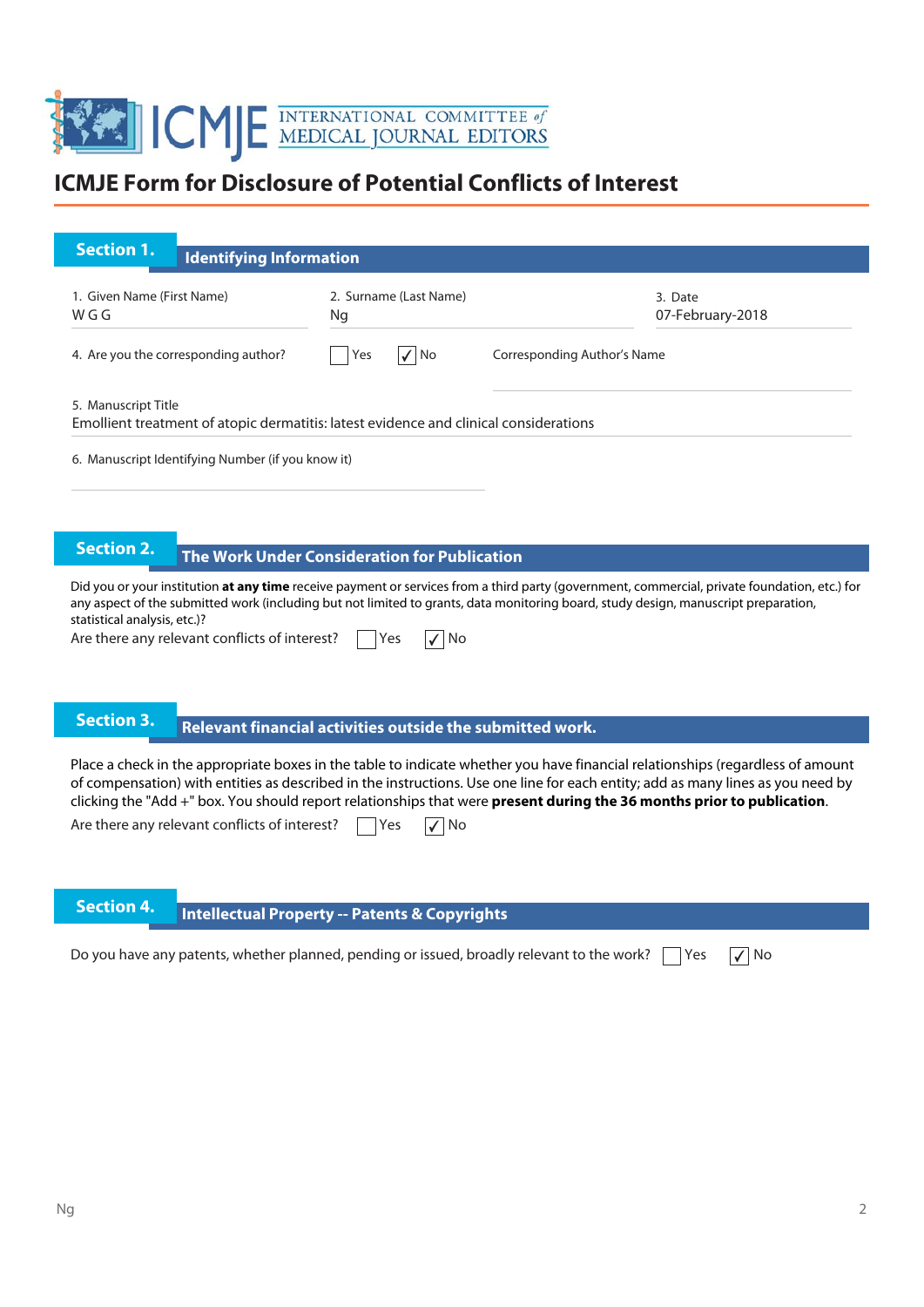

## **Section 5. Relationships not covered above**

Are there other relationships or activities that readers could perceive to have influenced, or that give the appearance of potentially influencing, what you wrote in the submitted work?

 $\Box$  Yes, the following relationships/conditions/circumstances are present (explain below):

 $\sqrt{\phantom{a}}$  No other relationships/conditions/circumstances that present a potential conflict of interest

At the time of manuscript acceptance, journals will ask authors to confirm and, if necessary, update their disclosure statements. On occasion, journals may ask authors to disclose further information about reported relationships.

### **Section 6. Disclosure Statement**

Based on the above disclosures, this form will automatically generate a disclosure statement, which will appear in the box below.

Dr. Hon has nothing to disclose.

#### **Evaluation and Feedback**

Please visit http://www.icmje.org/cqi-bin/feedback to provide feedback on your experience with completing this form.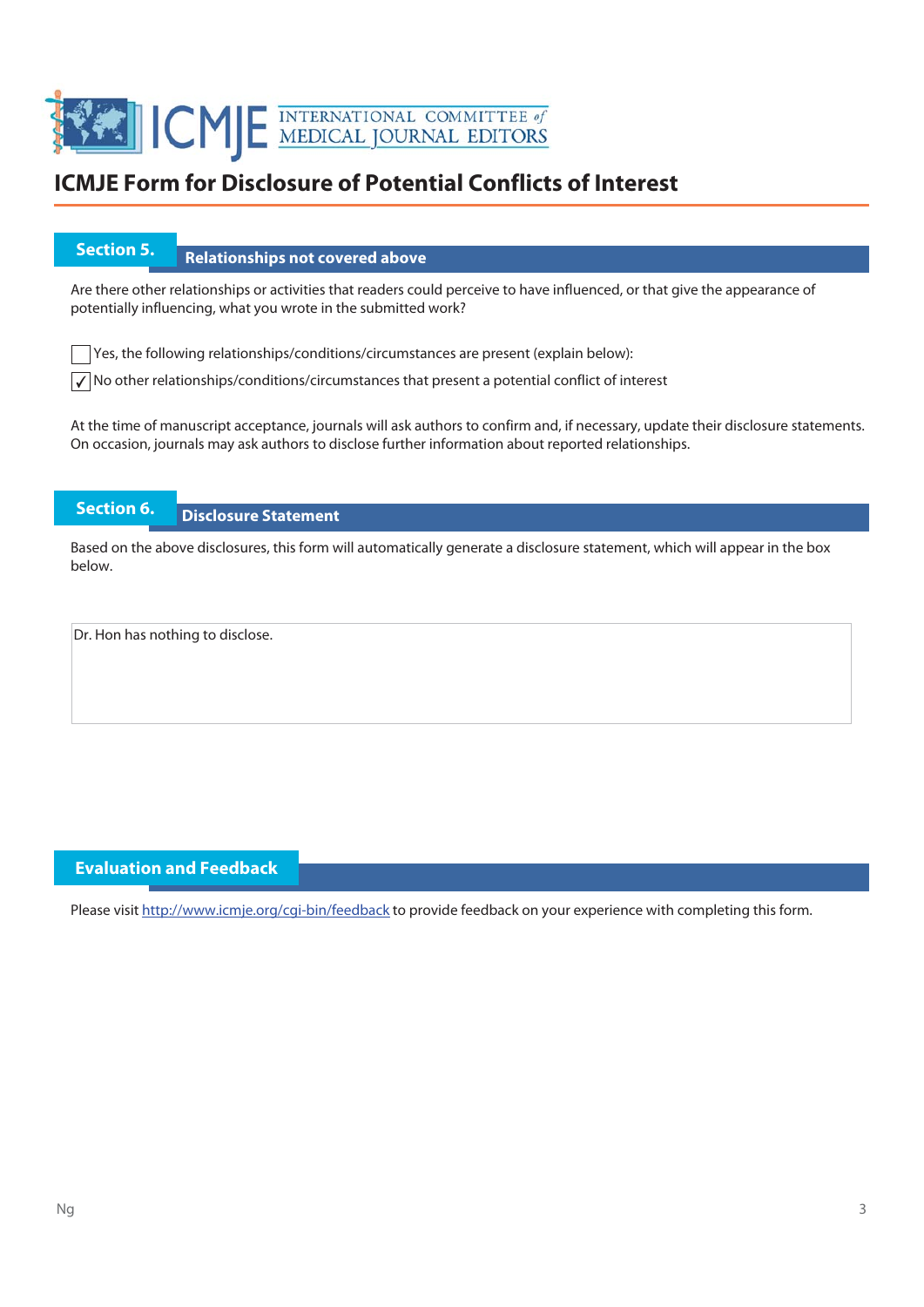

| <b>Section 1.</b>                                                                                                                                                                                                                                                                                                                                                                                                                                         | <b>Identifying Information</b>                                                        |       |                        |                                                                                                              |  |
|-----------------------------------------------------------------------------------------------------------------------------------------------------------------------------------------------------------------------------------------------------------------------------------------------------------------------------------------------------------------------------------------------------------------------------------------------------------|---------------------------------------------------------------------------------------|-------|------------------------|--------------------------------------------------------------------------------------------------------------|--|
| 1. Given Name (First Name)<br><b>Ting Fan</b>                                                                                                                                                                                                                                                                                                                                                                                                             |                                                                                       | Leung | 2. Surname (Last Name) | 3. Date<br>07-February-2018                                                                                  |  |
|                                                                                                                                                                                                                                                                                                                                                                                                                                                           | 4. Are you the corresponding author?                                                  | Yes   | $\sqrt{ N}$            | Corresponding Author's Name                                                                                  |  |
| 5. Manuscript Title                                                                                                                                                                                                                                                                                                                                                                                                                                       | Emollient treatment of atopic dermatitis: latest evidence and clinical considerations |       |                        |                                                                                                              |  |
| 6. Manuscript Identifying Number (if you know it)                                                                                                                                                                                                                                                                                                                                                                                                         |                                                                                       |       |                        |                                                                                                              |  |
|                                                                                                                                                                                                                                                                                                                                                                                                                                                           |                                                                                       |       |                        |                                                                                                              |  |
| <b>Section 2.</b><br><b>The Work Under Consideration for Publication</b>                                                                                                                                                                                                                                                                                                                                                                                  |                                                                                       |       |                        |                                                                                                              |  |
| Did you or your institution at any time receive payment or services from a third party (government, commercial, private foundation, etc.) for<br>any aspect of the submitted work (including but not limited to grants, data monitoring board, study design, manuscript preparation,<br>statistical analysis, etc.)?<br>Are there any relevant conflicts of interest?<br>No<br>Yes                                                                        |                                                                                       |       |                        |                                                                                                              |  |
| <b>Section 3.</b>                                                                                                                                                                                                                                                                                                                                                                                                                                         | Relevant financial activities outside the submitted work.                             |       |                        |                                                                                                              |  |
| Place a check in the appropriate boxes in the table to indicate whether you have financial relationships (regardless of amount<br>of compensation) with entities as described in the instructions. Use one line for each entity; add as many lines as you need by<br>clicking the "Add +" box. You should report relationships that were present during the 36 months prior to publication.<br>Are there any relevant conflicts of interest?<br>No<br>Yes |                                                                                       |       |                        |                                                                                                              |  |
| <b>Section 4.</b>                                                                                                                                                                                                                                                                                                                                                                                                                                         | <b>Intellectual Property -- Patents &amp; Copyrights</b>                              |       |                        |                                                                                                              |  |
|                                                                                                                                                                                                                                                                                                                                                                                                                                                           |                                                                                       |       |                        | Do you have any patents, whether planned, pending or issued, broadly relevant to the work?<br>No<br>Yes<br>✓ |  |